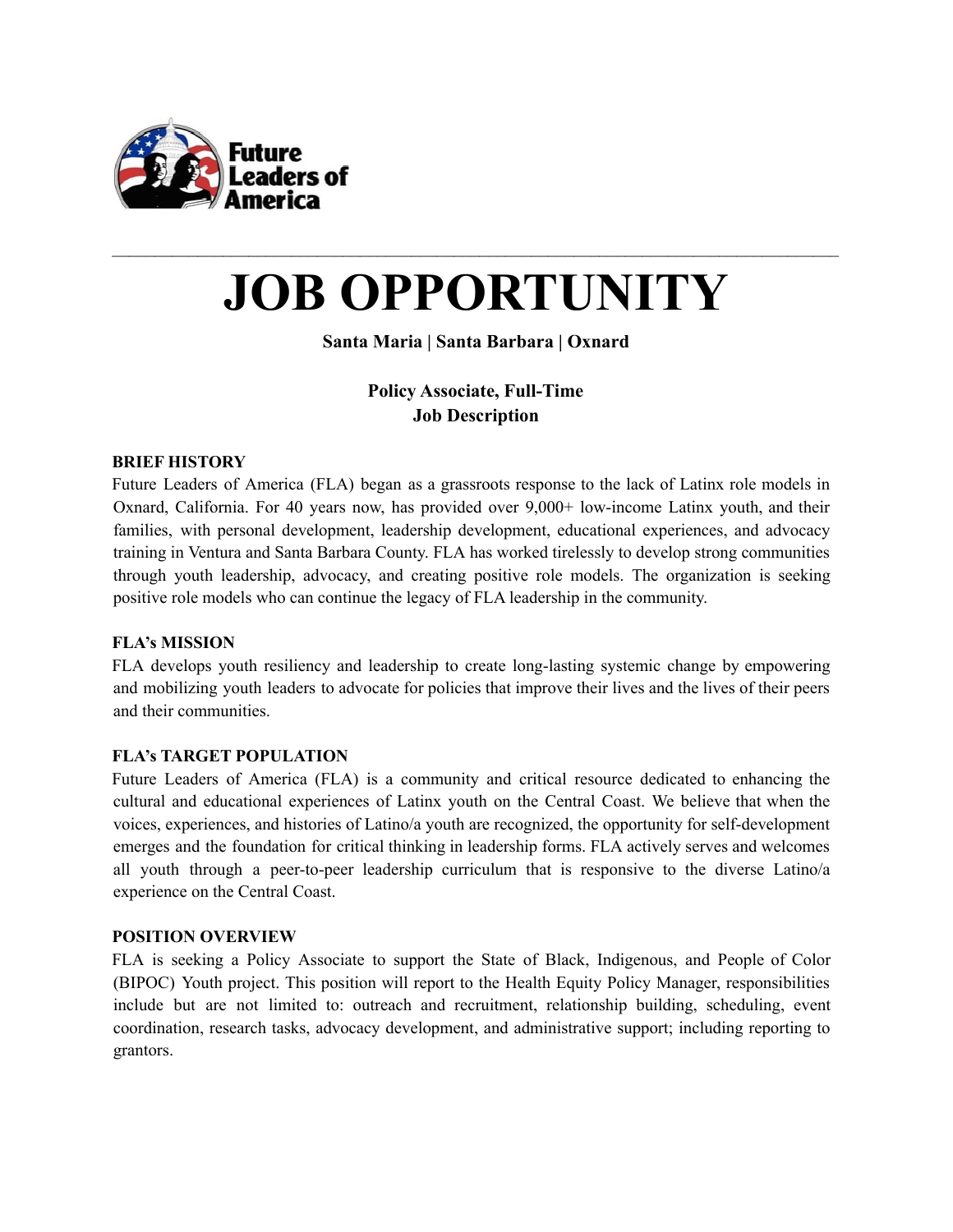## **OUTREACH**

- Conduct targeted outreach for survey participation among youth in San Luis Obispo, Santa Barbara, Monterey, and Ventura counties, focusing on BIPOC communities and other historically underserved groups.
- Create and distribute social media content to promote survey recruitment and community outreach.
- Distribute flyers and promotional materials online and in person.
- Conduct our internship/volunteer meetings to coordinate outreach and recruitment efforts
- Coordinate with Youth Organizers and Student Survey Ambassadors to effectively outreach
- Coordinate survey recruitment events with community organizations and school partners.
- Recruit participants and schedule focus groups.

# **MEDIAADVOCACY**

- Support in drafting media talking points for community members on findings of the BIPOC youth survey.
- Support Health Equity Policy Manager to develop a concrete media strategy that will lift BIPOC youth voices throughout the Central Coast.
- Draft opinion pieces to influence community perspective on issues related to BIPOC youth.
- Work with Youth Organizers in distributing information.

# **POLICY RESEARCH & WRITING**

- Provide administrative support for project capacity, grant funding, and advocacy efforts.
- Participate in relevant training and professional development opportunities.
- Research and keep up to date on relevant policies that affect the youth we serve.
- Conduct basic research techniques, including survey analysis and focus group coding.
- Identify and summarize relevant background research on policies and health disparities affecting BIPOC youth on the Central Coast.
- Contribute to reports and presentations of research for advocacy and policy audiences, including infographics, one-pagers, data charts and visuals, and policy briefs.

# **GENERAL & OTHER**

- Promote FLA's mission and goals, including articulating the mission and taking opportunities to advance its goals when appropriate
- Other assigned duties

# **JOB REQUIREMENTS/QUALIFICATIONS**

- Relevant experience in research and or community organizing
- A Bachelor's Degree or equivalent level of experience is preferred
- Able to communicate clearly and reliably meet deadlines.
- Demonstrated commitment to equity and racial justice.
- Basic proficiency with Microsoft Office and graphic design experience preferred.
- Bilingual (English/Spanish), Multilingual preferred.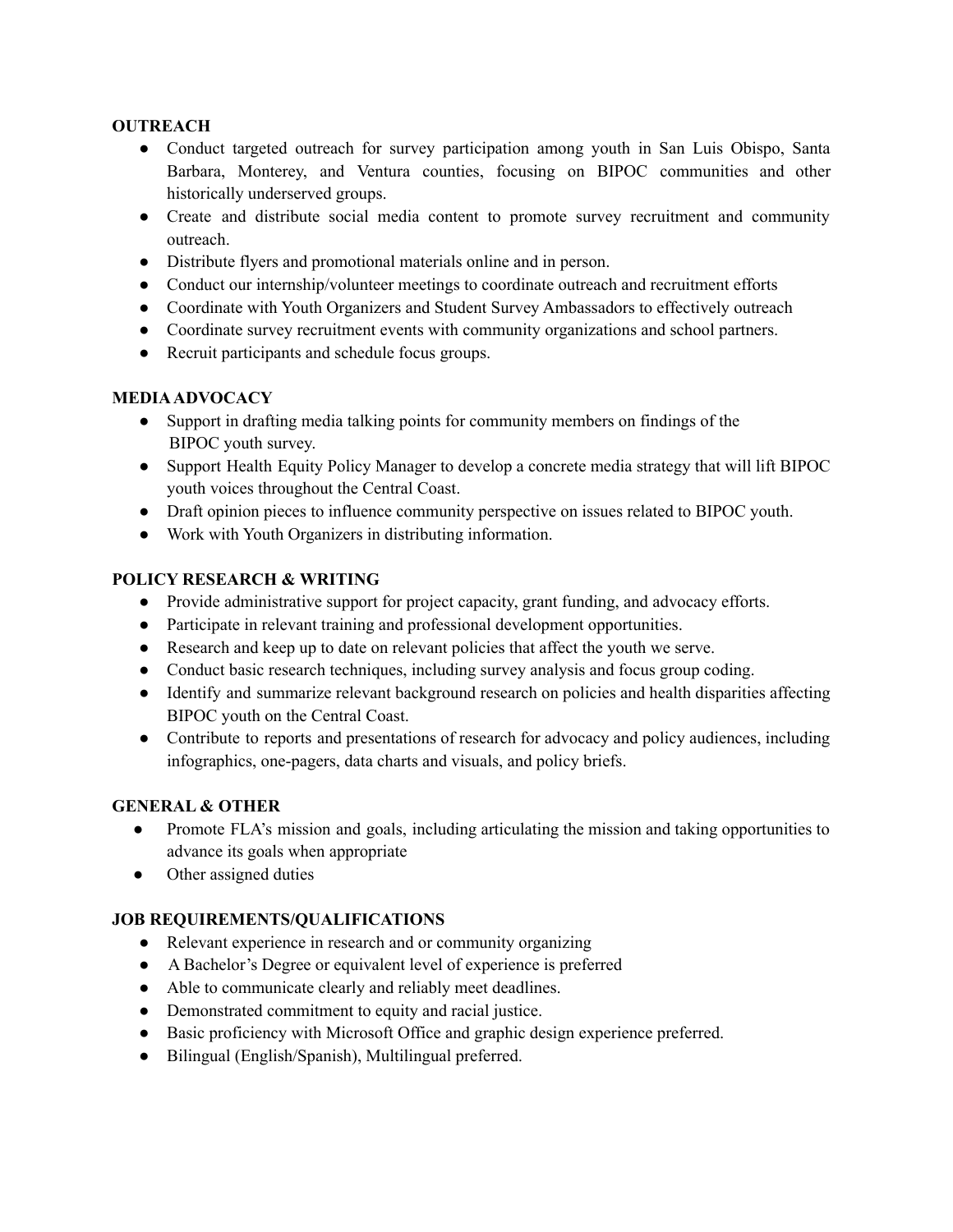- Demonstrated commitment and passion for working with youth to provide access to education and social justice
- Experience with and desire to work with diverse cultures and the ability to engage people from a variety of backgrounds on a one-on-one basis or group format
- Strong written and verbal skills including large group presentations and public speaking
- Able to work independently and as part of a team
- Be a strategic thinker and consistently exhibit the ability to think through a variety of approaches to an issue and forecast possible and realistic results

## **SCHEDULES**

Our work schedules vary, primarily according to our programming schedule. Weekly work schedules are typically planned by you and your supervisor up to a week in advance. Because we are a youth service organization, most of our programming occurs after school and work hours. You must understand and anticipate that your schedules will vary.

## **AT-WILL EMPLOYMENT**

It is important to note that employment with FLA is based on mutual consent, is for an unspecified term, and is considered employment-at-will. Accordingly, either you or FLA - with or without cause or advance notice - can terminate the employment relationship, at any time. Future Leaders of America, Inc. also has the right to change the terms and conditions of your employment with or without notice including but not limited to termination, demotion, promotion, transfer, compensation, benefits, duties, and location of work. All offers are contingent on successful completion of a background check, which includes a Livescan check through the Department of Justice.

#### **PHYSICAL DEMANDS**

The physical demands described here are representative of those that must be met by an employee to successfully perform the essential functions of this job. Reasonable accommodations may be made to enable individuals with disabilities to perform the essential functions.

#### **OTHER REQUIREMENTS**

Individuals must have a valid driver's license with insurance and dependable access to a car to drive for work. All offers are contingent on the successful completion of a background check, which includes a Livescan check through the Department of Justice.

**REPORTS TO:** Health Equity Policy Manager

**STATUS:** FULL TIME, NON-EXEMPT

**SALARY:** \$22- 25/hour

To apply, please email a cover letter and resume by Tuesday, June 7, 2022 to Layhearn Tep, Health Equity Policy Manager at: jobs@futureleadersnow.org. Subject: Policy Associate Job